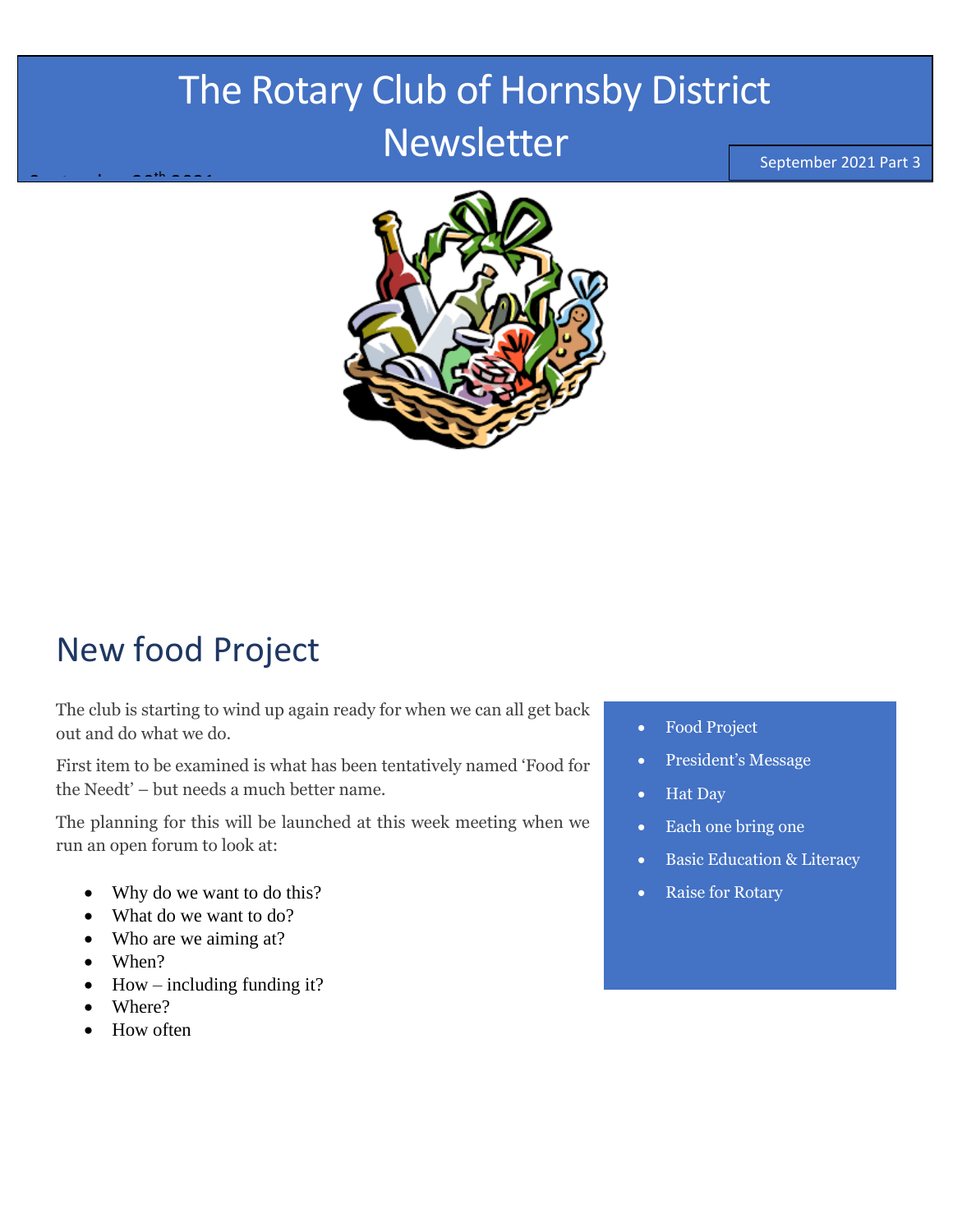#### Presidents Message

This week I am pleased to announce that Simon has volunteered to be the Vice President for the remainder of the year. Members, please join me in congratulating Simon on stepping up to this important position.

This week is Dementia Awareness Week and we will have a link on our Web Site in conjunction with Hornsby Council. Be Aware, and spread the word that this terrible disease is being addressed through Dementia Australia.

Please be reminded that the AGM is a very important meeting where we Elect our next President and Board of Directors. The AGM will be on Monday 15 th November. Nominations for the Board will start on Monday 11 th October. The following week 22 nd November, will be our District Governor Lindsay May's Official Visit. I hope we can meet in person at Magpies.

We have some exciting Overseas Guest Speakers being organised and I look forwarded to being able to announce the details, shortly.

Tonight, Simon has organised an open Forum to start discussions & amp; ideas for Food for the Needy. With Christmas fast approaching, Hampers and good cheer are all important. Bring your ideas and thoughts for what will be an important project.

Yours in Rotary

Acting President, Rob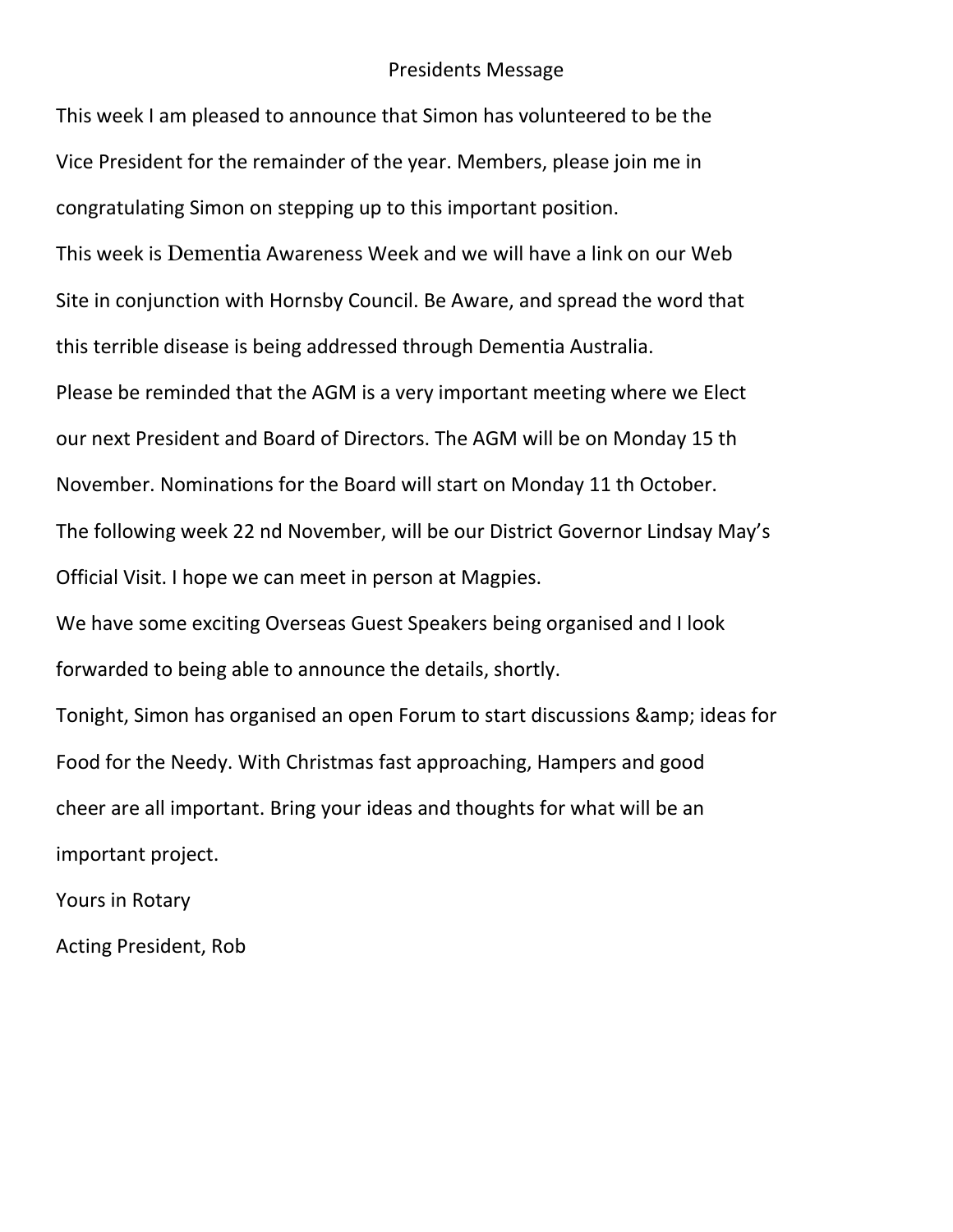# **HAT DAY** 10TH OCTOBER 2021

# **YOU'RE INVITED TO LIFT THE LID ON MENTAL ILLNESS AT OUR HAT DAY PARTY!**



WWW.LIFTTHELIDONMENTALILLNESS.COM.AU/HAT-DAY #LIFTTHELIDONMENTALILLNESS #HATDAY21



### **EACH ONE, BRING ONE**



We as our members to assist the club with membership! Commit to bringing one friend, neighbour, or colleague into Rotary.

Use thes[e resources](https://my.rotary.org/en/learning-reference/learn-topic/membership?cid=cc_AllMember2021_20210803_eml_ad_mem_na_na_) to share the gift of membership with others.

"New and different club models will attract diverse leaders to Rotary.

Rotary clubs continue to demonstrate their value by staying connected to members and responding to changing needs in the community about clubs around the world who are finding ways to adapt to new challenges and meeting online.

September is Basic Education and Literacy Month. Rotary's goal is to empower communities to support basic education and Literacy, reduce gender disparity in education and increase adult literacy. World Literacy Day is coming up on September 8<sup>th</sup>. Literacy Day serves as a reminder of the Importance of Literacy for individuals and society. Let's get involved by – donating books, Time or Money and spreading the word on Social Media. Changing lives, support literacy projects. Read and share a story with your child / grandchildren. Read, Write, Empower.